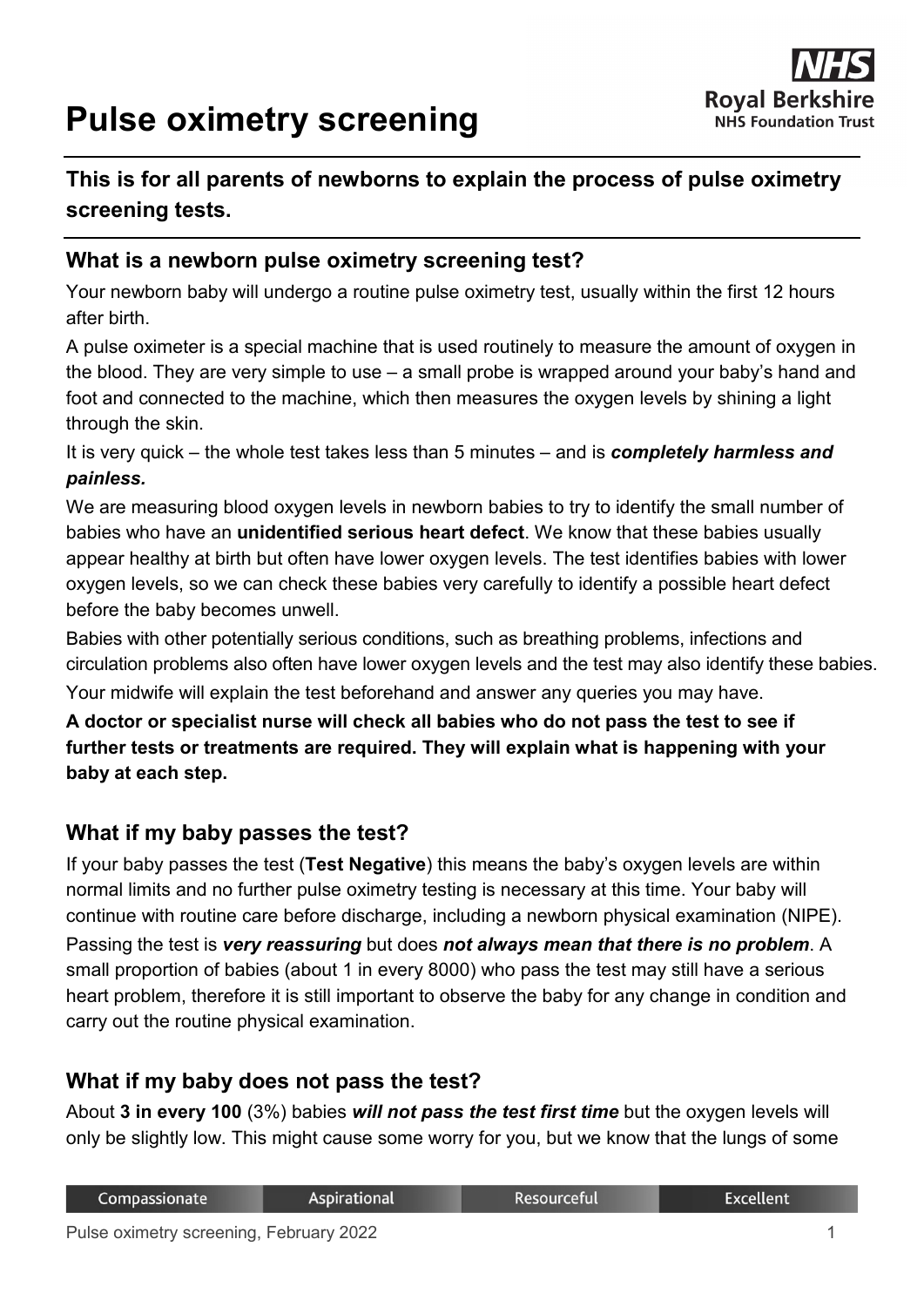babies adapt to being born at a slower rate than others – this is normal, and these babies are healthy.

Because we know this, if the babies oxygen levels are only *slightly reduced* in the first test and the baby *appears healthy*, then we will repeat the test a second time about 1 to 2 hours later (**Retest**).

**Nine out of 10 babies will pass the Retest** and *these babies will be treated as healthy*  **(Test Negative)**. It important that the baby's oxygen levels are normal before going home and so, very occasionally, this will lead to a slight delay in the baby's discharge (1 to 4 hours).

Those who **do not pass the Retest** (**Test Positive**) will be seen by a doctor or specialist nurse used to looking after babies. They will examine your baby and may do tests to try to find out why the levels are low (including checking for a heart problem) [see below].

About **3 babies in every 1000 (0.3%)** tested will have very low oxygen levels on the first test which means that they will be seen by a doctor or specialist nurse used to looking after babies straight away (**Test Positive**). They will examine your baby and may do tests to try to find out why the levels are so low (including checking for a heart problem) [see below\*].

## **What will happen if my baby is Test Positive?**

About 7 in every 1000 babies tested (0.7%) of babies will be **Test Positive** (either after the first or second test).

*This might cause you to worry* but the doctor or specialist nurse *will check your baby straight away and explain what is happening*.

**More than half of the babies (6 out of every 10 or 60%) who test positive are healthy** and they just have slow adaptation to birth**. Five out of these 6 babies** will develop normal oxygen levels very quickly and need no investigation or treatment.

**Five out of every 10 babies** who test positive (3.5 out of every 1000 babies tested) will need further investigations and almost all will be admitted to the Neonatal Unit (NNU) for further assessment.

*This may make you worried, but the doctor or nurse will explain what is happening. Most* babies will have blood tests, x-rays and other investigations to try to find out the cause of the low oxygen levels.

## **Of the babies admitted to NNU[\*]**

**Two in every 10 will be healthy** – these babies will have tests that were unnecessary and may have a delayed discharge, but they are usually on NNU for less than 12 hours.

**Seven in 10 will have a breathing problem or infection** and most will benefit from the test by early diagnosis and treatment of a potentially serious illness.

**One in 10 will have a heart problem** and they will all benefit from early diagnosis and treatment.